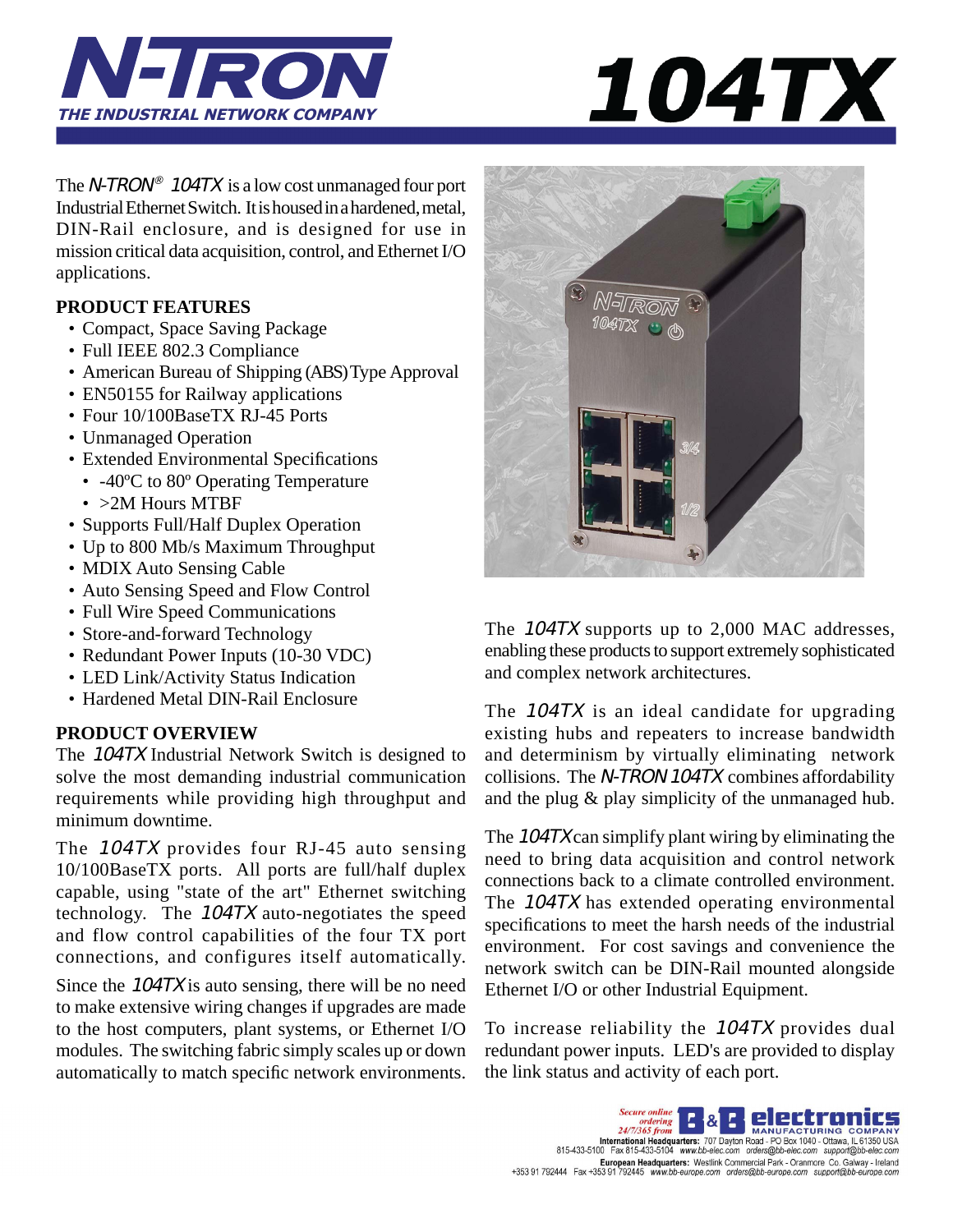

# **104TX SPECIFICATIONS**

#### **Case Dimensions**

| Height:   | 2.9"             | (7.3cm)             |
|-----------|------------------|---------------------|
| Width:    | 1.5"             | $(3.8 \text{ cm})$  |
| Depth:    | 3.6"             | $(9 \text{ cm})$    |
| Weight:   | $0.6$ lbs.       | $(0.28 \text{ kg})$ |
| DIN-Rail: | 35 <sub>mm</sub> |                     |
|           |                  |                     |

#### **Electrical**

Input Voltage: 10-30 VDC Steady Input Current: 215mA@24V Inrush: 7.8Amp/0.7ms@24V

## **Environmental**

Operating Temperature: Storage Temperature: Operating Humidity: 10% to 95%

C to 80 $\rm ^{\circ}$ C C to 85 $\circ$ C (Non Condensing)

Operating Altitude: 0 to 10,000 ft.

## **Reliablity**

MTBF:  $>2$  Million Hours

#### **Network Media**

10BaseT: >Cat3 Cable 100BaseTX: >Cat5 Cable

## **Connectors**

10/100BaseTX: Four (4) RJ-45 TX Copper Ports

## **Recommended Wiring Clearance**

Front: 2" (5.08 cm) Top: 1" (2.54 cm)

# **Ordering Information**

104TX Four 10/100BaseTX Ports

 NTPS-24-1.3 DIN-Rail Power Supply 24V@1.3 Amp

# **BENEFITS**

#### **Industrial Network Switch**

- Compact Size / Small Footprint
- Extended Environmental Specifications
- Hardened Metal DIN-Rail Enclosure
- High Performance
- High MTBF >2M Hours
- ESD Protection Diodes on RJ-45 Ports
- Surge Protection Diodes on Power Inputs

## **Ease of Use**

- Plug & Play Operation
- Auto Sensing 10/100BaseTX
- Auto Negotiation Full/Half Duplex
- MDIX Auto Cable Sensing
- Unmanaged Operation

#### **Increased Performance**

- Full Wire Speed Capable
- Full Duplex Capable
- Eliminates Network Collisions
- Increases Network Determinism

## **Regulatory Approvals**

*FCC Title 47 Part 15 Class A ICES-003- Class A CE: EN61000-6-2,4 EN61000-4-2,3,4,5,6 EN55011 Class A UL Listed (US and Canada) per ANSI/ISA-12.12.01-2000, Class I, Div 2, Groups A,B,C,D,T4A ABS Type Approval for Shipboard Applications DNV Type Approval Certification EN50155 for Railway Applications RoHS Compliant; GOST-R Certified* 

Designed to comply with: *IEEE 1613 for Electric Utility Substations; and NEMA TS1/TS2 for Traffi c Control Equipment*

# **Contact Information**





**FAX: (2503) FM 642-6353 FAX: (2503) FAX: (2503) FAX: 442-6353 FAX: 442-6353 FAX: (2503) FAX: (2503) FAX: (2503) FAX: (2503) FAX: (2503) FAX: (2503) FAX: (2503) FAX: (2503) FAX: (2503) FAX: (2503) FAX: (2503) FAX: (2503) F** 15-433-5100 Fax 815-433-5104 www.bb-elec.com European Headquarters: Westlink Commercial Park - Oranmore Co. Galway - Ireland<br>+353 91 792444 Fax +353 91 792445 www.bb-europe.com orders@bb-europe.com support@bb-europe.com

® 2009 N-TRON, Corp. N-TRON and the N-TRON logo are trademarks of N-TRON, Corp. Product names mentioned herein are for identification purposes only and may be trademarks and/or registered trademarks of their respective company. Specifications subject to change without notice. The responsibility for the use and application of N-TRON products rests with the end user. N-TRON makes no warranties as to the fitness or suitability of any N-TRON product for any specific application. N-TRON Corporation shall not be liable for any damage resulting from the installation, use, or misuse of this product. Printed in USA.

REV 090805